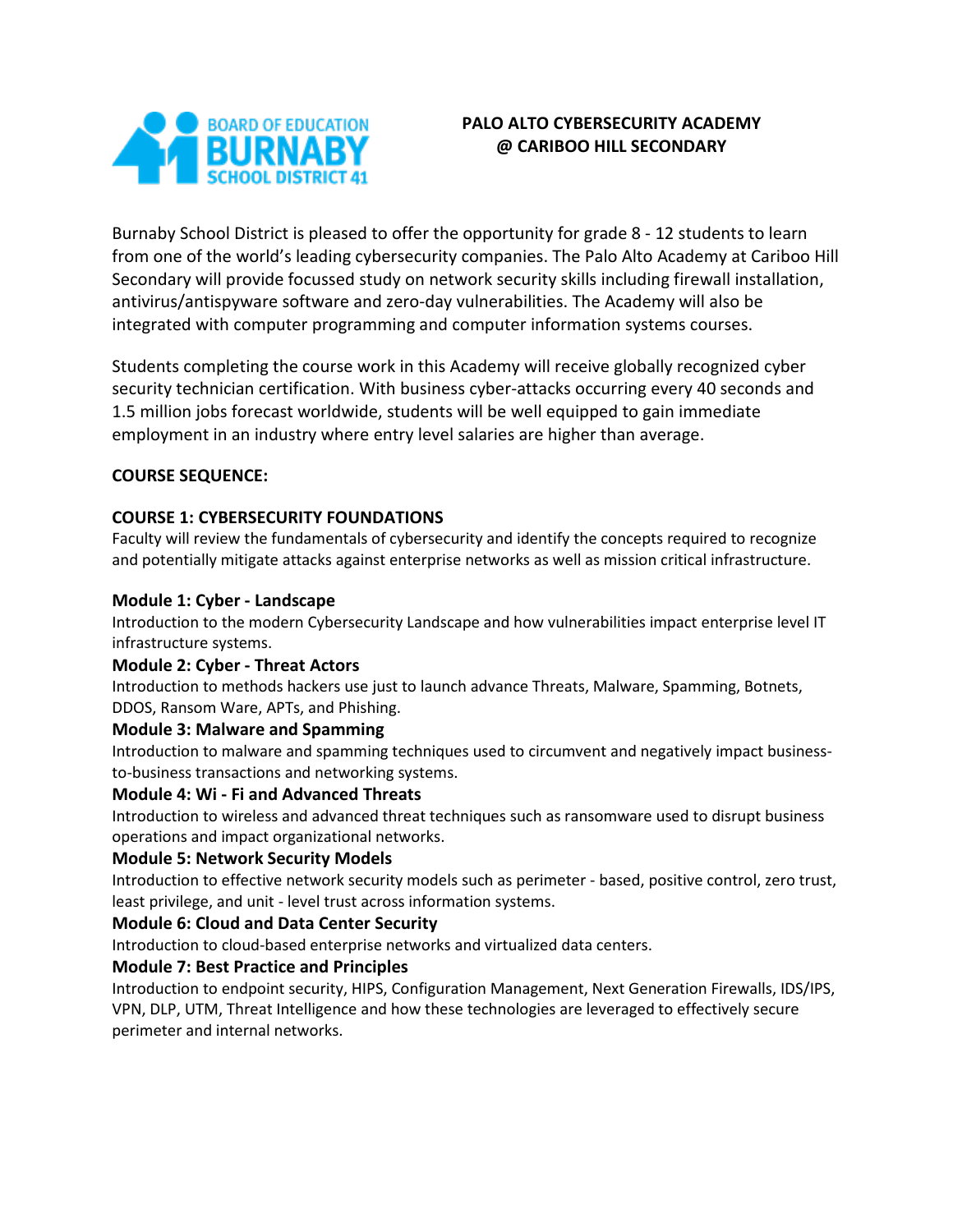#### **COURSE 2: CYBERSECURITY GATEWAY**

Faculty will review the fundamental tenants of networking and general concepts involved in maintaining a secure network computing environment. During the review, faculty will be able to examine, describe general networking fundamentals and implement basic networking configuration techniques.

#### **Learning Objectives:**

• Demonstrate knowledge of interconnected technology in daily communication and lifestyle, and understanding systems that need protection.

• Examine cybersecurity landscape environments, attack threat vectors, exposure, vulnerabilities, and risk factors.

• Demonstrated knowledge of physical, logical, and virtual addressing that accommodates various sized networks through the use of subnet mask schemes.

• Explain the TCP/IP Model and correctly identify the functions of the specific layers including packet encapsulation and lifecycle.

• Accurately explain common use of cloud, virtualization, storage, backup, and recovery procedures.

• Apply the knowledge and skills necessary to plan, design, implement, troubleshoot, and maintain network infrastructure environments.

## **COURSE 3: CYBERSECURITY ESSENTIALS**

Faculty will review the fundamental tenants of cybersecurity and general security concepts involved in maintaining a secure network computing environment. Faculty will review the nature and scope of today's cybersecurity challenges, strategies for network defense, as well as detailed information about next - generation cybersecurity solutions. Faculty will also review how to deploy a variety of security methodologies as well as technologies and concepts used for implementing a secure network environment.

#### **Learning Objectives:**

- Formulate an industry-standard design to protect infrastructure against cybersecurity threats
- Apply advanced filtering methodologies such as user, application, and content ID to protect against all known and unknown attack vectors
- Describe the basics of cryptography including synchronous/asynchronous encryption, PKI, and certificates.
- Demonstrate ability to assess and harden endpoints based on security policies

• Describe uses of advanced malware research and analysis to provide enhanced protection for enterprise networks

• Examine mobile and cloud - based connection technologies

## **COURSE 3: CYBERSECURITY GATEWAY LABS**

#### **Module 1**

- Configuring DCHP server on Palo Alto Networks Firewall (and set client to DHCP)
- Configuring TCP/IP and a Virtual Router on Palo Alto Networks Firewall
- Creating and using VLANs on the Palo Alto Networks Firewall

## **Module 2**

- Creating Packet Captures (TCP Dump from Firewall/Wireshark)
- Analyzing Packet Captures (Firewall and Client)